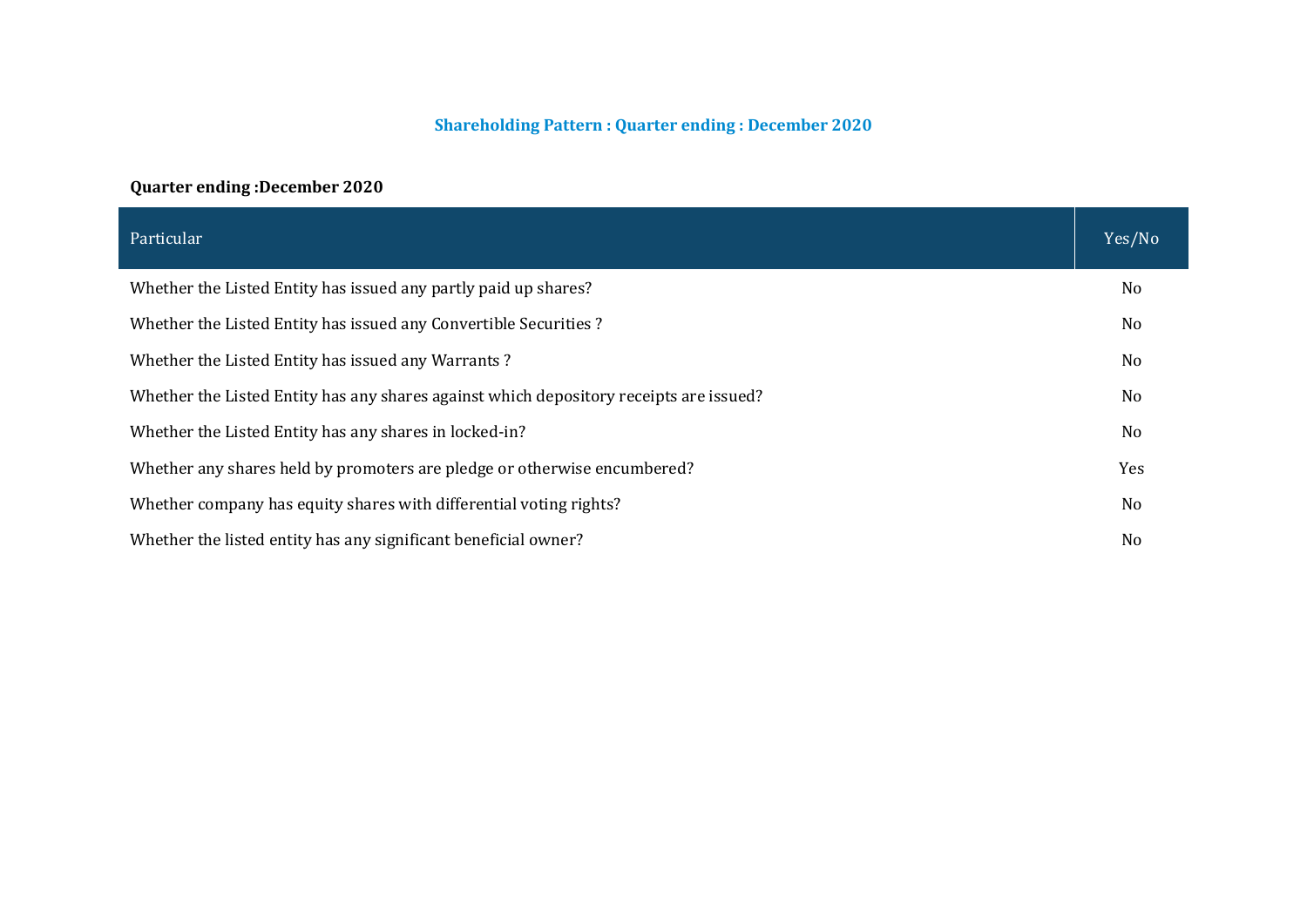# **Summary statement holding of specified securities**

| Category of<br>shareholder                               | No. of<br>shareholders | No. of fully<br>paid up<br>equity<br>shares held | Total no.<br>shares held | Shareholding<br>as a $%$ of<br>total no. of<br>shares<br>(calculated<br>as per SCRR,<br>1957)As a %<br>of $(A+B+C2)$ | No. of<br><b>Voting</b><br><b>Rights</b> | Total<br>as a $\frac{9}{6}$<br>of<br>Total<br>Voting<br>right | No. of Shares<br>pledged or<br>otherwise<br>encumbered<br>No.(a) | As $a\%$<br>of total<br><b>Shares</b><br>held(b) | No. of equity<br>shares held in<br>dematerialized<br>form |
|----------------------------------------------------------|------------------------|--------------------------------------------------|--------------------------|----------------------------------------------------------------------------------------------------------------------|------------------------------------------|---------------------------------------------------------------|------------------------------------------------------------------|--------------------------------------------------|-----------------------------------------------------------|
| (A)<br>Promoter &<br>Promoter<br>Group                   | 8                      | 1,46,77,894                                      | 1,46,77,894              | 45.90                                                                                                                | 1,46,77,894                              | 45.90                                                         | 47,37,200                                                        | 32.27                                            | 1,46,77,894                                               |
| (B) Public                                               | 9,281                  | 1,71,53,599                                      | 1,71,53,599              | 53.64                                                                                                                | 1,71,53,599                              | 53.64                                                         |                                                                  | 0.00                                             | 1,71,53,566                                               |
| (C1) Shares<br>underlying<br><b>DRs</b>                  |                        |                                                  |                          | 0.00                                                                                                                 |                                          | 0.00                                                          |                                                                  | 0.00                                             |                                                           |
| (C2) Shares<br>held by<br>Employee<br>Trust<br>$(C)$ Non | $\mathbf{1}$           | 1,46,414                                         | 1,46,414                 | 0.46                                                                                                                 | 1,46,414                                 | 0.46                                                          |                                                                  | 0.00                                             | 1,46,414                                                  |
| Promoter-<br>Non Public                                  | $\mathbf{1}$           | 1,46,414                                         | 1,46,414                 | 0.46                                                                                                                 | 1,46,414                                 | 0.46                                                          |                                                                  | 0.00                                             | 1,46,414                                                  |
| <b>Grand Total</b>                                       | 9,290                  | 3,19,77,907                                      | 3,19,77,907              | 100.00                                                                                                               | 3,19,77,907                              | 100.00                                                        | 47,37,200                                                        | 14.81                                            | 3, 19, 77, 874                                            |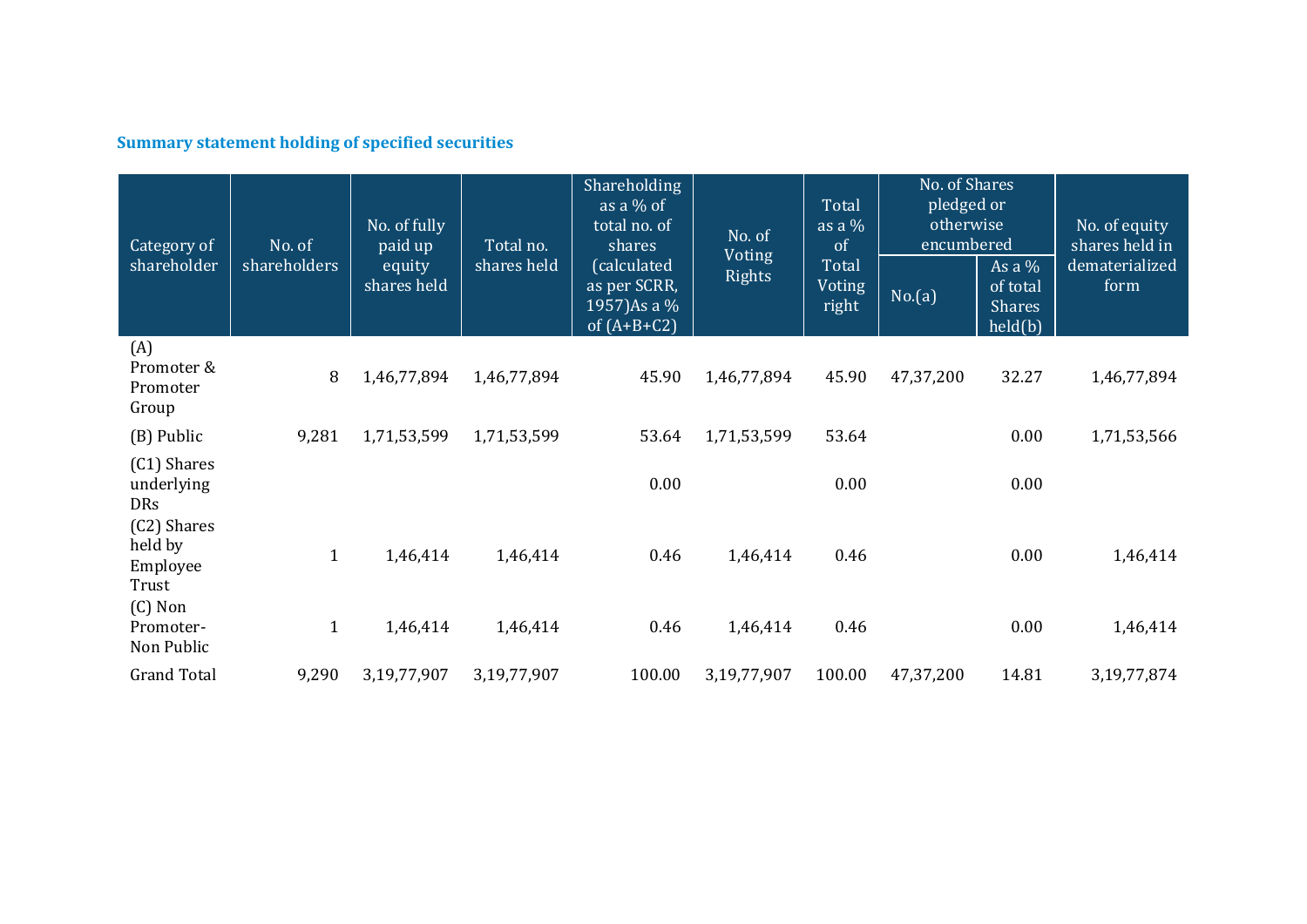| Category of                                                       | Nos. of      | No. of fully<br>paid up | Total nos.  | Shareholding as a<br>% of total no. of<br>shares (calculated | <b>Number of Shares</b><br>pledged or otherwise<br>encumbered |                                                  | Number of equity<br>shares held in |
|-------------------------------------------------------------------|--------------|-------------------------|-------------|--------------------------------------------------------------|---------------------------------------------------------------|--------------------------------------------------|------------------------------------|
| shareholder                                                       | shareholders | equity shares<br>held   | shares held | as per SCRR,<br>1957) As a % of<br>$(A+B+C2)$                | No.(a)                                                        | As a $%$ of<br>total<br><b>Shares</b><br>held(b) | dematerialized<br>form             |
| A1) Indian                                                        |              |                         |             | 0.00                                                         |                                                               | 0.00                                             |                                    |
| Individuals/Hindu<br>undivided Family                             | 6            | 15,66,670               | 15,66,670   | 4.90                                                         |                                                               | 0.00                                             | 15,66,670                          |
| <b>NARESH JALAN (HUF)</b>                                         | $\mathbf{1}$ | 2,68,750                | 2,68,750    | 0.84                                                         |                                                               | 0.00                                             | 2,68,750                           |
| <b>MAHABIR PRASAD</b><br>JALAN(HUF)                               | $\mathbf{1}$ | 1,20,000                | 1,20,000    | 0.38                                                         |                                                               | 0.00                                             | 1,20,000                           |
| <b>MAHABIR PRASAD</b><br><b>JALAN</b>                             | $\mathbf{1}$ | 4,56,000                | 4,56,000    | 1.43                                                         |                                                               | 0.00                                             | 4,56,000                           |
| <b>NARESH JALAN</b>                                               | $\mathbf{1}$ | 2,85,750                | 2,85,750    | 0.89                                                         |                                                               | 0.00                                             | 2,85,750                           |
| <b>RASHMI JALAN</b>                                               | $\mathbf{1}$ | 4,18,750                | 4,18,750    | 1.31                                                         |                                                               | 0.00                                             | 4,18,750                           |
| <b>CHAITANYA JALAN</b>                                            | $\mathbf{1}$ | 17,420                  | 17,420      | 0.05                                                         |                                                               | 0.00                                             | 17,420                             |
| Any Other (specify)                                               | 2            | 1,31,11,224             | 1,31,11,224 | 41.00                                                        | 47,37,200                                                     | 36.13                                            | 1,31,11,224                        |
| <b>EASTERN CREDIT</b><br><b>CAPITAL PRIVATE</b><br><b>LIMITED</b> | $\mathbf{1}$ | 56,18,500               | 56,18,500   | 17.57                                                        | 13,00,000                                                     | 23.14                                            | 56,18,500                          |
| RIDDHI PORTFOLIO<br>PRIVATE LIMITED                               | $\mathbf{1}$ | 74,92,724               | 74,92,724   | 23.43                                                        | 34,37,200                                                     | 45.87                                            | 74,92,724                          |

# **Statement showing shareholding pattern of the Promoter and Promoter Group**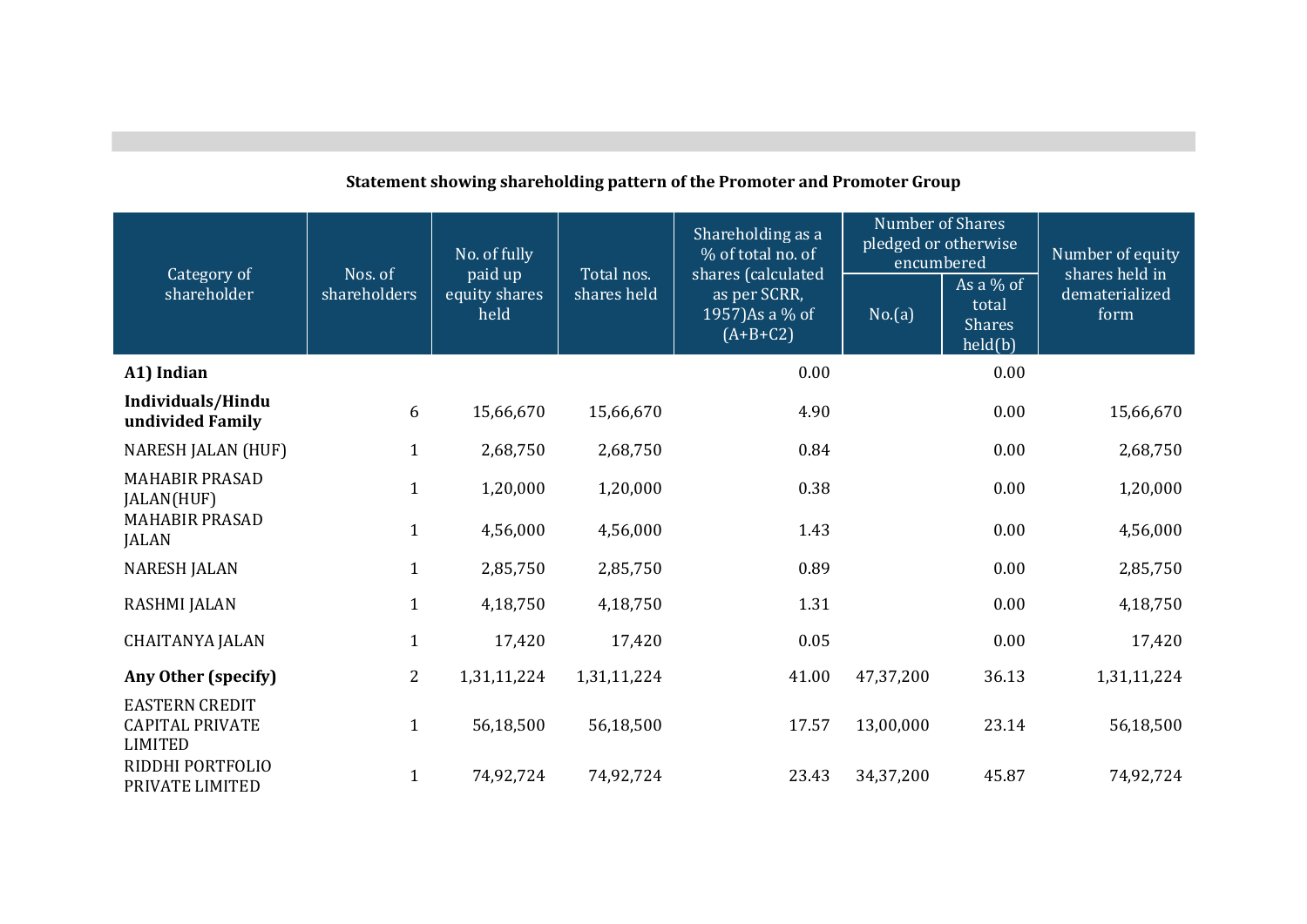| RAMKRISHNA RAIL &<br>INFRASTRUCTURE<br>PRIVATE LIMITED |   |             |             | 0.00  |           | 0.00  |             |
|--------------------------------------------------------|---|-------------|-------------|-------|-----------|-------|-------------|
| <b>Sub Total A1</b>                                    | 8 | 1,46,77,894 | 1,46,77,894 | 45.90 | 47,37,200 | 32.27 | 1,46,77,894 |
| A2) Foreign                                            |   |             |             | 0.00  |           | 0.00  |             |
| $A = A1 + A2$                                          | 8 | 1,46,77,894 | 1,46,77,894 | 45.90 | 47,37,200 | 32.27 | 1,46,77,894 |

# **Statement showing shareholding pattern of the Public shareholder**

| Category & Name of the<br>Shareholders                                | No. of<br>shareholder | No. of fully<br>paid up<br>equity<br>shares held | Total no.<br>shares held | Shareholding %<br>calculated as per<br>SCRR, 1957 As a<br>% of $(A+B+C2)$ | No. of<br>Voting<br><b>Rights</b> | Total as<br>$a\%$ of<br>Total<br>Voting<br>right | No. of equity<br>shares held in<br>dematerialized<br>form(Not<br>Applicable) |
|-----------------------------------------------------------------------|-----------------------|--------------------------------------------------|--------------------------|---------------------------------------------------------------------------|-----------------------------------|--------------------------------------------------|------------------------------------------------------------------------------|
|                                                                       |                       |                                                  |                          |                                                                           |                                   |                                                  |                                                                              |
|                                                                       |                       |                                                  |                          |                                                                           |                                   |                                                  |                                                                              |
|                                                                       |                       |                                                  |                          |                                                                           |                                   |                                                  |                                                                              |
| <b>B1)</b> Institutions                                               | $\mathbf{0}$          | $\boldsymbol{0}$                                 |                          | 0.00                                                                      |                                   | 0.00                                             |                                                                              |
| <b>Mutual Funds/</b>                                                  | $\overline{2}$        | 3216827                                          | 32,16,827                | 10.06                                                                     | 32,16,827                         | 10.06                                            | 32,16,827                                                                    |
| ADITYA BIRLA SUN LIFE<br><b>TRUSTEE PRIVATE</b><br>LIMITED A/C ADITYA |                       | 1867351                                          | 18,67,351                | 5.84                                                                      | 18,67,351                         | 5.84                                             | 18,67,351                                                                    |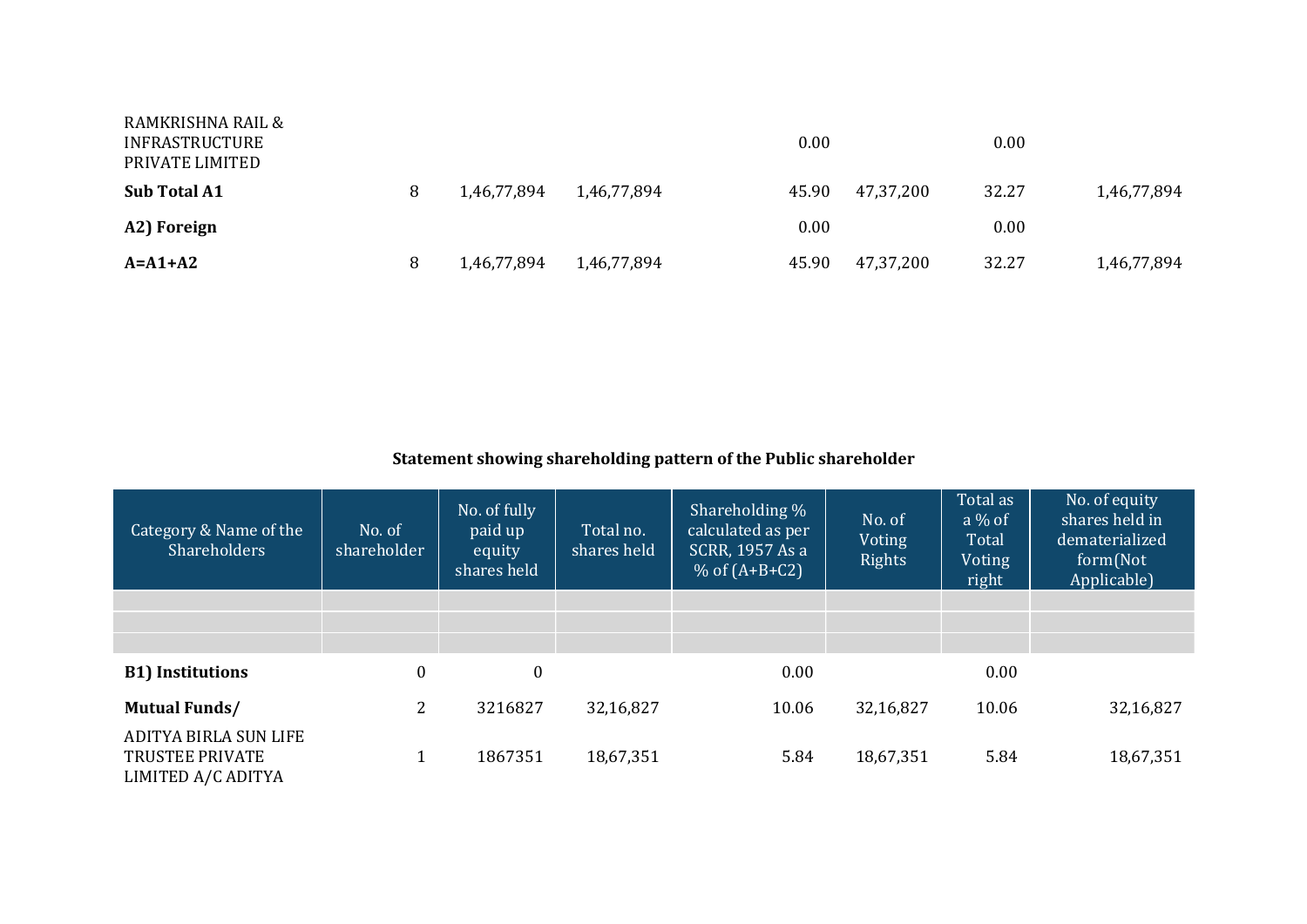| <b>BIRLA SUN LIFE PURE</b><br><b>VALUE FUND</b>                                              |                  |                  |           |       |           |       |           |
|----------------------------------------------------------------------------------------------|------------------|------------------|-----------|-------|-----------|-------|-----------|
| FRANKLIN INDIA                                                                               |                  |                  |           |       |           |       |           |
| <b>SMALLER COMPANIES</b><br><b>FUND</b>                                                      | $\mathbf{1}$     | 1349476          | 13,49,476 | 4.22  | 13,49,476 | 4.22  | 13,49,476 |
| <b>Foreign Portfolio</b><br><b>Investors</b>                                                 | 18               | 3945471          | 39,45,471 | 12.34 | 39,45,471 | 12.34 | 39,45,471 |
| 238 PLAN ASSOCIATES<br><b>LLC</b>                                                            | $\mathbf{1}$     | 339000           | 3,39,000  | 1.06  | 3,39,000  | 1.06  | 3,39,000  |
| <b>ICG Q LIMITED</b>                                                                         | $\mathbf{1}$     | 678466           | 6,78,466  | 2.12  | 6,78,466  | 2.12  | 6,78,466  |
| <b>MASSACHUSETTS</b><br><b>INSTITUTE OF</b><br>TECHNOLOGY                                    | $\mathbf{1}$     | 1202200          | 12,02,200 | 3.76  | 12,02,200 | 3.76  | 12,02,200 |
| PACIFIC HORIZON<br><b>INVESTMENT TRUST</b><br><b>PLC</b>                                     | $\mathbf{1}$     | 967765           | 9,67,765  | 3.03  | 9,67,765  | 3.03  | 9,67,765  |
| <b>BLUE LOTUS</b><br><b>INVESTMENT FUND</b>                                                  | $\mathbf{1}$     | 436573           | 4,36,573  | 1.37  | 4,36,573  | 1.37  | 4,36,573  |
| Any Other (specify)                                                                          | $\mathbf{1}$     | 774988           | 7,74,988  | 2.42  | 7,74,988  | 2.42  | 7,74,988  |
| <b>FOREIGN CORPORATE</b><br><b>BODIES</b>                                                    | $\mathbf{1}$     | 774988           | 7,74,988  | 2.42  | 7,74,988  | 2.42  | 7,74,988  |
| <b>INTERNATIONAL</b><br><b>FINANCE CORPORATION</b>                                           | $\mathbf{1}$     | 774988           | 7,74,988  | 2.42  | 7,74,988  | 2.42  | 7,74,988  |
| <b>Sub Total B1</b>                                                                          | 21               | 7937286          | 79,37,286 | 24.82 | 79,37,286 | 24.82 | 79,37,286 |
| <b>B2)</b> Central<br><b>Government/State</b><br>Government(s)/<br><b>President of India</b> | $\boldsymbol{0}$ | $\boldsymbol{0}$ |           | 0.00  |           | 0.00  |           |
| <b>B3) Non-Institutions</b>                                                                  | $\boldsymbol{0}$ | $\boldsymbol{0}$ |           | 0.00  |           | 0.00  |           |
| <b>Individual share</b><br>capital upto Rs. 2 Lacs                                           | 8817             | 2485678          | 24,85,678 | 7.77  | 24,85,678 | 7.77  | 24,85,645 |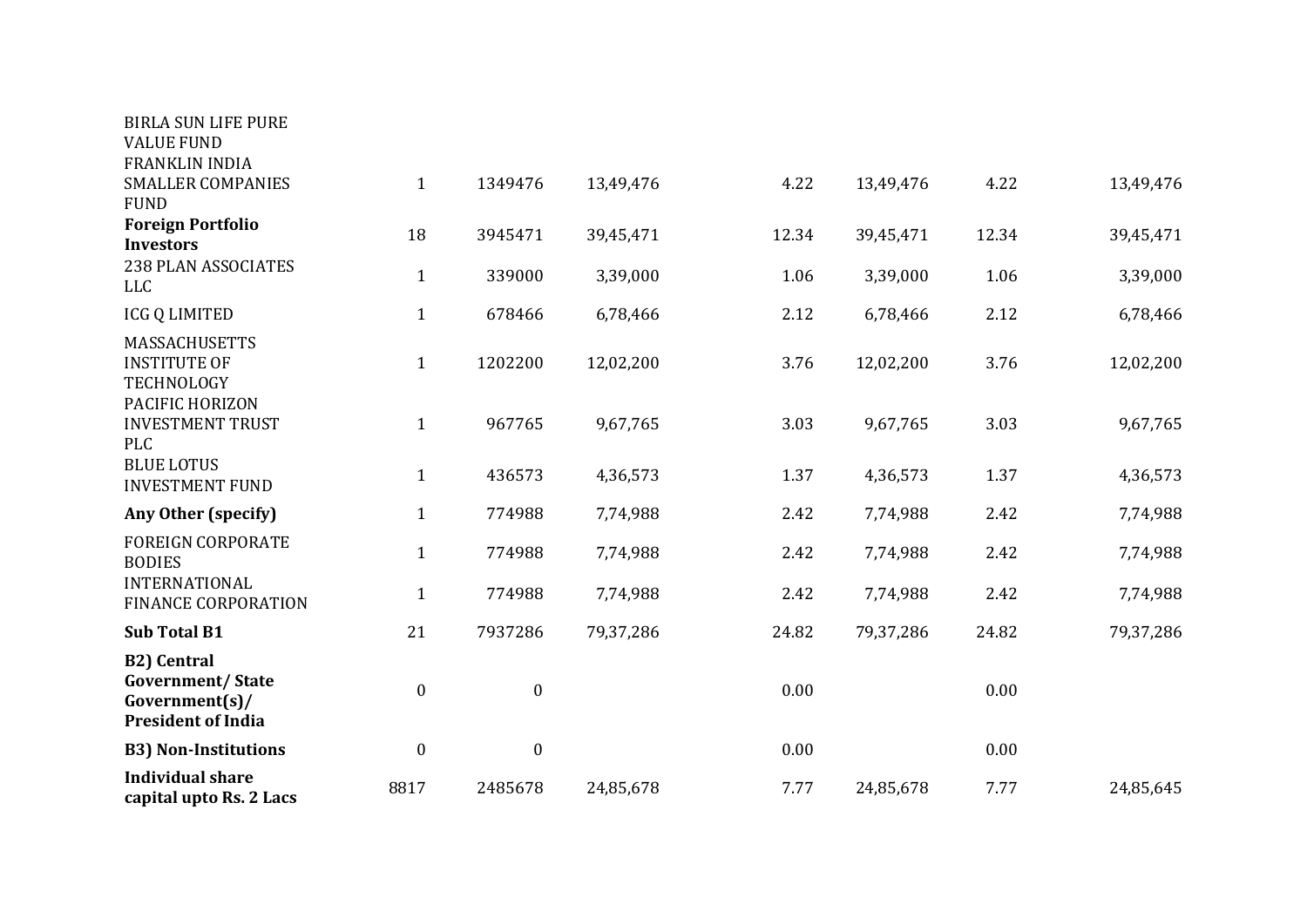| <b>Individual share</b>                              |                |          |             |       |             |       |             |
|------------------------------------------------------|----------------|----------|-------------|-------|-------------|-------|-------------|
| capital in excess of Rs.<br>2 Lacs                   | 26             | 3541657  | 35,41,657   | 11.08 | 35,41,657   | 11.08 | 35,41,657   |
| AKASH BHANSHALI                                      | $\mathbf{1}$   | 810382   | 8,10,382    | 2.53  | 8,10,382    | 2.53  | 8,10,382    |
| LATA BHANSHALI                                       | $\mathbf{1}$   | 1053975  | 10,53,975   | 3.30  | 10,53,975   | 3.30  | 10,53,975   |
| Any Other (specify)                                  | 417            | 3188978  | 31,88,978   | 9.97  | 31,88,978   | 9.97  | 31,88,978   |
| Trusts                                               | $\overline{2}$ | 400      | 400         | 0.00  | 400         | 0.00  | 400         |
| <b>ALTERNATIVE</b><br><b>INVESTMENT FUND</b>         | 3              | 637261   | 6,37,261    | 1.99  | 6,37,261    | 1.99  | 6,37,261    |
| VANTAGE EQUITY FUND                                  | $\mathbf{1}$   | 544841   | 5,44,841    | 1.70  | 5,44,841    | 1.70  | 5,44,841    |
| Non-Resident Indian<br>(NRI)                         | 151            | 137317   | 1,37,317    | 0.43  | 1,37,317    | 0.43  | 1,37,317    |
| <b>Clearing Members</b>                              | 34             | 9117     | 9,117       | 0.03  | 9,117       | 0.03  | 9,117       |
| Qualified Institutional<br>Buyer                     | $\overline{2}$ | 75000    | 75,000      | 0.23  | 75,000      | 0.23  | 75,000      |
| <b>NON RESIDENT INDIAN</b><br><b>NON REPATRIABLE</b> | 59             | 52485    | 52,485      | 0.16  | 52,485      | 0.16  | 52,485      |
| <b>Bodies Corporate</b>                              | 165            | 2275281  | 22,75,281   | 7.12  | 22,75,281   | 7.12  | 22,75,281   |
| <b>BLUE DAIMOND</b><br>PROPERTIES PVT LTD            | $\mathbf{1}$   | 738691   | 7,38,691    | 2.31  | 7,38,691    | 2.31  | 7,38,691    |
| <b>TATHASTU ADVISORS</b>                             | $\mathbf{1}$   | 350000   | 3,50,000    | 1.09  | 3,50,000    | 1.09  | 3,50,000    |
| <b>IEPF</b>                                          | $\mathbf{1}$   | 2117     | 2,117       | 0.01  | 2,117       | 0.01  | 2,117       |
| <b>Sub Total B3</b>                                  | 9260           | 9216313  | 92,16,313   | 28.82 | 92,16,313   | 28.82 | 92,16,280   |
| $B = B1 + B2 + B3$                                   | 9281           | 17153599 | 1,71,53,599 | 53.64 | 1,71,53,599 | 53.64 | 1,71,53,566 |